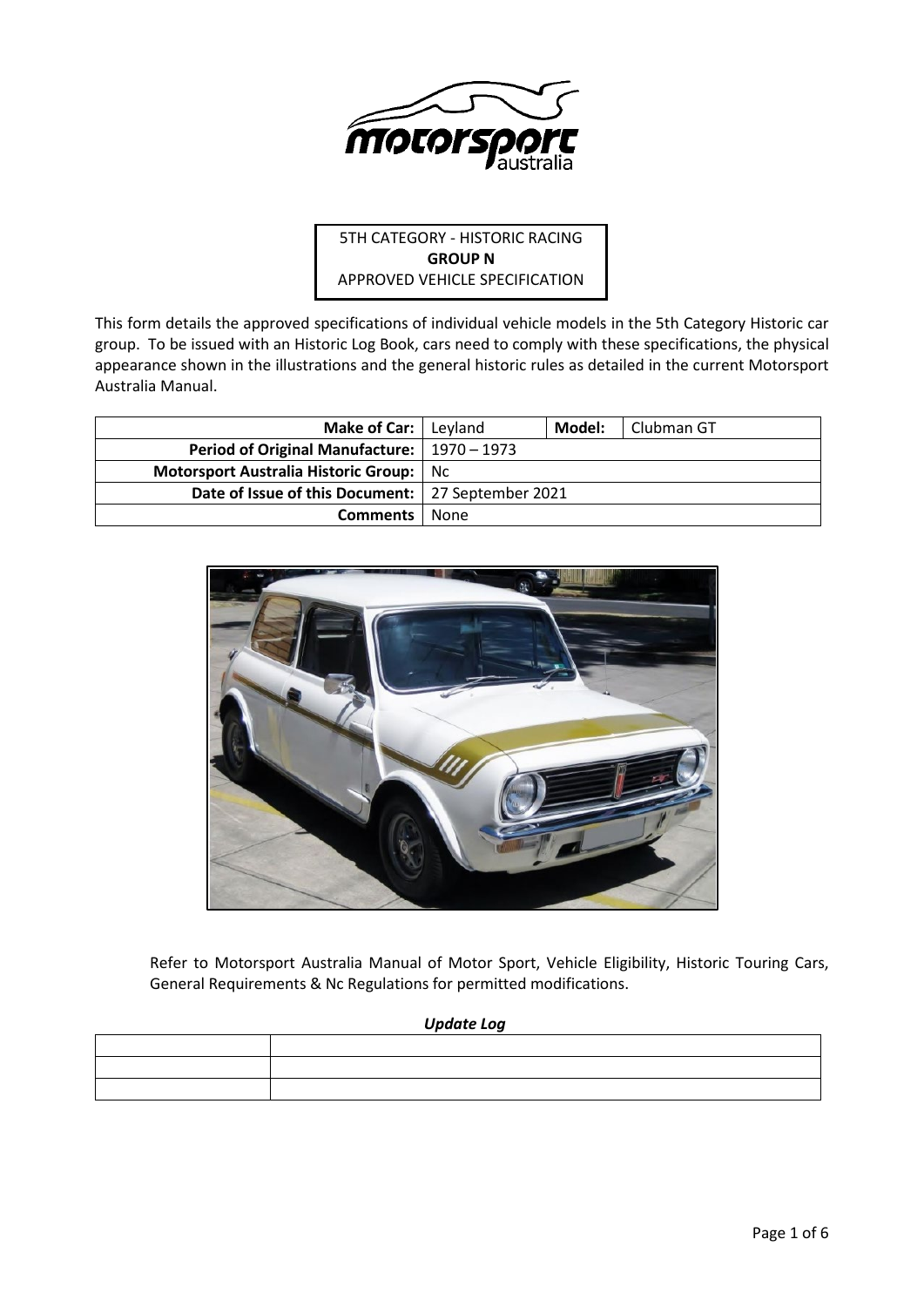## *1.1. CHASSIS*

| <b>Description:</b>             | Uni – body                                 |
|---------------------------------|--------------------------------------------|
| <b>Period of Manufacture:</b>   | 1970 - EOP                                 |
| Manufacturer:                   | Leyland Motor Corporation of Australia Ltd |
| <b>Chassis Number From:</b>     | YKG2S8                                     |
| <b>Chassis Number location:</b> | Various                                    |
| Material:                       | Steel                                      |
| <b>Comments</b>                 | None                                       |

#### *1.2. FRONT SUSPENSION*

| <b>Description:</b>           | Independent, – upper link and lower wishbone. |  |             |    |
|-------------------------------|-----------------------------------------------|--|-------------|----|
| <b>Spring Medium:</b>         | Hydrolastic                                   |  |             |    |
| Damper Type:                  | None                                          |  |             | No |
| Anti-sway bar:                | None                                          |  | Adjustable: | No |
| <b>Suspension adjustable:</b> | Method:<br>No                                 |  | N/A         |    |
| Comments:                     | Threaded castor bars permitted.               |  |             |    |

# *1.3. REAR SUSPENSION*

| Description:                  | <b>Trailing Link</b>                                        |         |             |    |
|-------------------------------|-------------------------------------------------------------|---------|-------------|----|
| <b>Spring Medium:</b>         | Hydrolastic                                                 |         |             |    |
| Damper Type:                  | None                                                        |         | Adjustable: | No |
| Anti-sway bar:                | None                                                        |         | Adjustable: | No |
| <b>Suspension adjustable:</b> | No                                                          | Method: | N/A         |    |
| <b>Comments:</b>              | Adjustable camber brackets and slotted pivot hole permitted |         |             |    |

# *1.4. STEERING*

| "vpe:    | تامو ۱۵<br>and<br>pinion<br>nacn | Make: | evland<br>-- |
|----------|----------------------------------|-------|--------------|
| Comments | None                             |       |              |

## *1.5. BRAKES*

|                               | Front             | Rear                      |  |  |
|-------------------------------|-------------------|---------------------------|--|--|
| Type:                         | Disc, solid       | Drum, single leading shoe |  |  |
| <b>Dimensions:</b>            | 190.5 mm x 9.4 mm | 178 mm x 31.75 mm         |  |  |
| <b>Material of drum/disc:</b> | Cast iron         | Cast iron                 |  |  |
| No. cylinders/pots per wheel: | Two               | One                       |  |  |
| <b>Actuation:</b>             | Hydraulic         | Hydraulic                 |  |  |
| <b>Caliper make:</b>          | Lockheed          |                           |  |  |
| <b>Caliper type:</b>          | Fixed             |                           |  |  |
| <b>Material:</b>              | Cast iron         |                           |  |  |
| <b>Master cylinder make:</b>  | Various           |                           |  |  |
| Type:                         | Tandem            |                           |  |  |
| <b>Adjustable bias:</b>       | No.               |                           |  |  |
| <b>Servo Fitted:</b>          | Yes - PBR VH44    |                           |  |  |
| Comments:                     | None              |                           |  |  |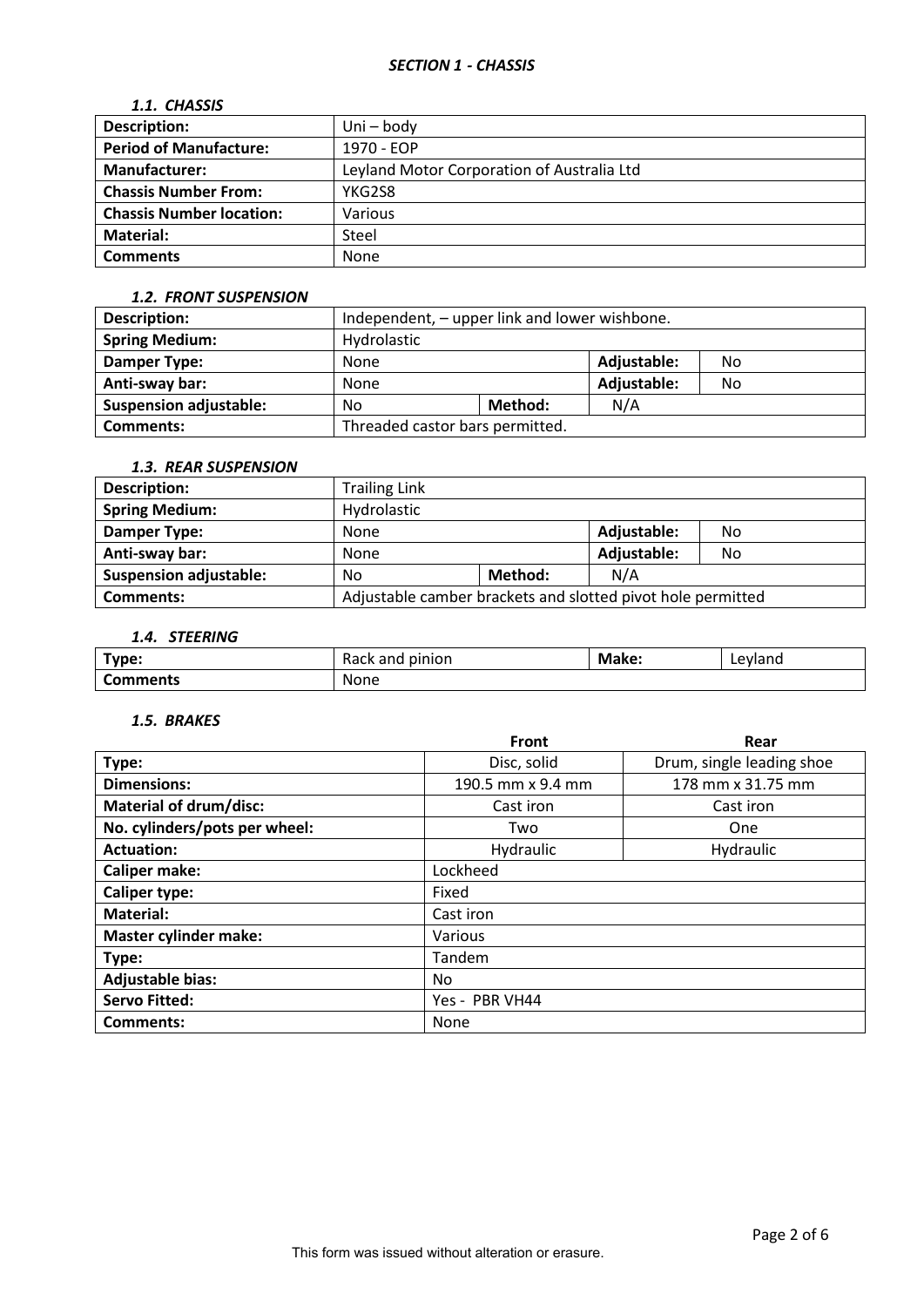## *2.1. ENGINE*

| Make:                           | Leyland                                                                                                          |                         |                                                                     |  |
|---------------------------------|------------------------------------------------------------------------------------------------------------------|-------------------------|---------------------------------------------------------------------|--|
| Model:                          | "A" Series                                                                                                       |                         |                                                                     |  |
| No. cylinders:                  | Four                                                                                                             | <b>Configuration:</b>   | In-line (transverse)                                                |  |
| <b>Cylinder Block-material:</b> | Cast iron                                                                                                        | <b>Two/Four Stroke:</b> | Four                                                                |  |
| <b>Bore - Original:</b>         | 70.61 mm                                                                                                         | <b>Max allowed:</b>     | 72.11 mm                                                            |  |
| Stroke - original:              | 81.28 mm                                                                                                         | <b>Max allowed:</b>     | 81.28 mm                                                            |  |
| <b>Capacity - original:</b>     | <b>Max allowed:</b><br>1328 cc*<br>1273 cc                                                                       |                         |                                                                     |  |
| <b>Identifying marks:</b>       | Serial number 1200, 1206 or 1208                                                                                 |                         |                                                                     |  |
| Cooling method:                 | Liquid                                                                                                           |                         |                                                                     |  |
| <b>Comments:</b>                | Belt drive of camshaft permitted when retained within original chain<br>cover.<br>$*$<br>max capacity is 1300 cc |                         | Original stroke only. With reduced stroke, the bore is free and the |  |

### *2.2. CYLINDER HEAD*

| Make:                     | Leyland                        |           |      |          |       |
|---------------------------|--------------------------------|-----------|------|----------|-------|
| No. of valves/cylinder:   | Two                            | Inlet:    | One  | Exhaust: | One   |
| No. of ports total:       | Five                           | Inlet:    | Four | Exhaust: | Four  |
| No. of camshafts:         | One                            | Location: | Head | Drive:   | Chain |
| <b>Valve actuation:</b>   | Pushrod and rockers            |           |      |          |       |
| Spark plugs/cylinder:     | One                            |           |      |          |       |
| <b>Identifying marks:</b> | AEG163 or 22G940, Eleven studs |           |      |          |       |
| <b>Comments:</b>          | None                           |           |      |          |       |

## *2.3. LUBRICATION*

| Method:              | Wet sump | Oil tank location: | N/A           |
|----------------------|----------|--------------------|---------------|
| Dry sump pump type:  | N/A      | Location:          | N/A           |
| Oil cooler standard: | Fitted   | Location:          | Behind grille |
| Comments:            | None     |                    |               |

## *2.4. IGNITION SYSTEM*

| Type:    | Points, coil & distributor                |
|----------|-------------------------------------------|
| Make:    | Lucas                                     |
| Comments | Breakerless electronic ignition permitted |

#### *2.5. FUEL SYSTEM*

| <b>Carburettor Make:</b>    | SU             | Model: | HS2 or HS4 |
|-----------------------------|----------------|--------|------------|
| <b>Carburettor Number:</b>  | Two            |        |            |
| Size:                       | $1\frac{1}{4}$ |        |            |
| <b>Fuel injection Make:</b> | N/A            | Type:  | N/A        |
| Supercharged:               | No             | Type:  | N/A        |
| <b>Comments:</b>            | None           |        |            |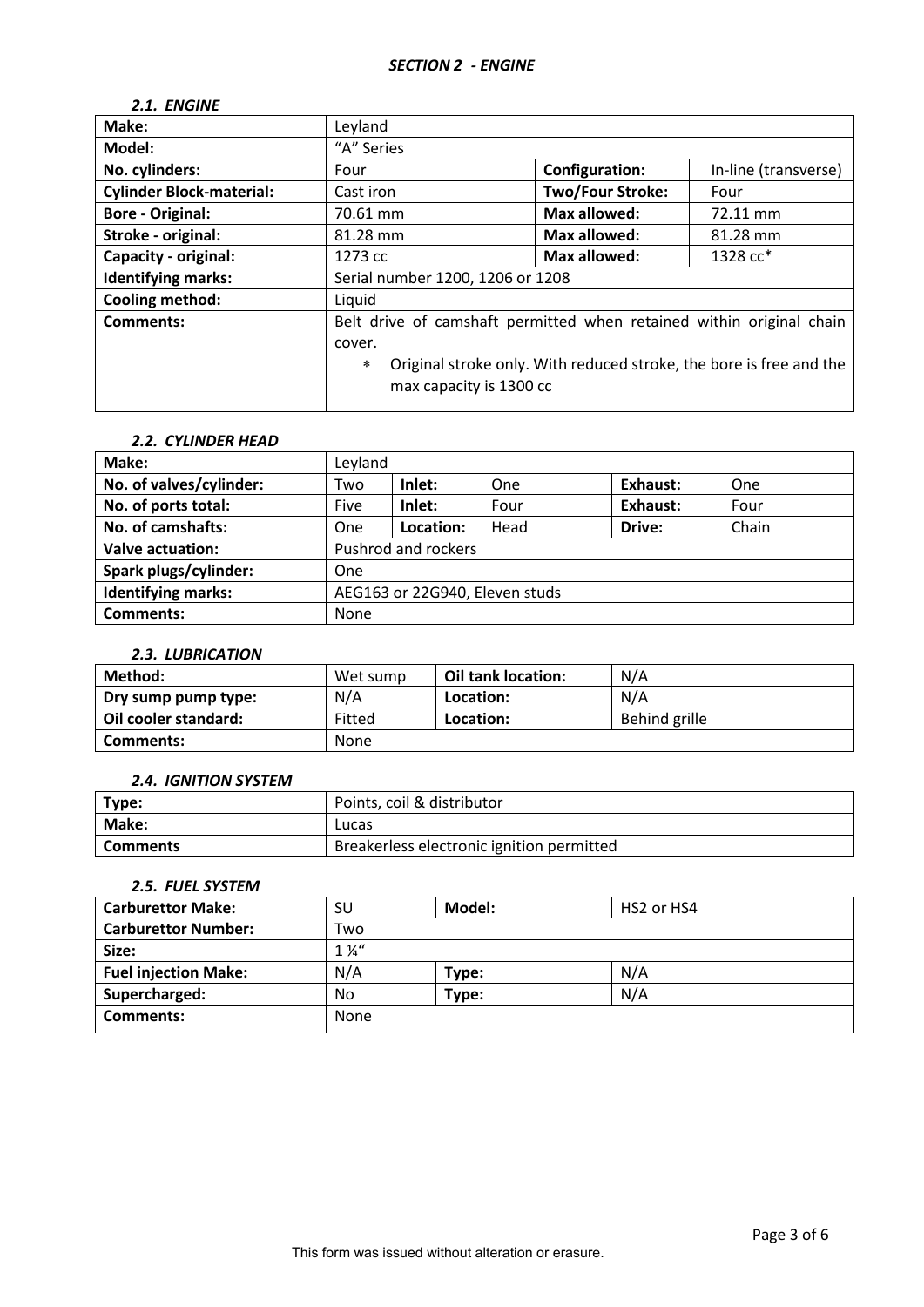### *SECTION 3 - TRANSMISSION*

#### *3.1. CLUTCH*

| Make:             | Free      |
|-------------------|-----------|
| Type:             | Diaphragm |
| Diameter:         | 185 mm    |
| No. of Plates:    | One       |
| <b>Actuation:</b> | Hydraulic |
| <b>Comments:</b>  | None      |

## *3.2. TRANSMISSION*

| Type:                                | Synchromesh                                  |
|--------------------------------------|----------------------------------------------|
| Make:                                | <b>BMC</b>                                   |
| <b>Gearbox location:</b>             | Below engine                                 |
| No. forward speeds:                  | Four                                         |
| <b>Gearchange type and location:</b> | H pattern floor mounted                      |
| Case material:                       | Alloy                                        |
| <b>Identifying marks:</b>            | 22G1128                                      |
| Comments:                            | Gearbox part numbers must be 22G1128.        |
|                                      | Non synchromesh internals (dog box) allowed. |

## *3.3. FINAL DRIVE*

| Make:               | Levland               | Model: | N/A |
|---------------------|-----------------------|--------|-----|
| Type:               | Combined as transaxle |        |     |
| Wheel drive method: | Front                 |        |     |
| <b>Ratios:</b>      | Various               |        |     |
| Differential type:  | Free/open             |        |     |
| <b>Comments:</b>    | <b>None</b>           |        |     |

## *3.4. TRANSMISSION SHAFTS (EXPOSED)*

| Number:      | Two                                          |
|--------------|----------------------------------------------|
| Location:    | Transaxle                                    |
| Description: | Halfshaft with Hardy-Spicer universal joints |
| Comments:    | <b>None</b>                                  |

# *3.5. WHEELS & TYRES*

| <b>Wheel type - Original:</b>  | Pressed disc              | <b>Material - Original:</b> |                            | Steel               |
|--------------------------------|---------------------------|-----------------------------|----------------------------|---------------------|
| Wheel type - Allowed:          | Steel                     |                             | <b>Material - Allowed:</b> | Steel               |
|                                | Alloy (period style)      |                             |                            | Alloy               |
| <b>Fixture method:</b>         | <b>Studs</b>              | No. studs:                  |                            | Four                |
| Wheel dia. & rim width         | <b>FRONT</b>              |                             |                            | <b>REAR</b>         |
| Original:                      | $4.5'' \times 10''$       |                             |                            | $4.5'' \times 10''$ |
| <b>Allowed</b>                 | $6'' \times 10''$         |                             |                            | $6'' \times 10''$   |
| <b>Tyre Section:</b>           |                           |                             |                            |                     |
| Allowed:                       | Refer approved tyre list. |                             |                            |                     |
| <b>Aspect ratio - minimum:</b> | 60% minimum aspect ratio. |                             |                            |                     |
| <b>Comments:</b>               | None                      |                             |                            |                     |

-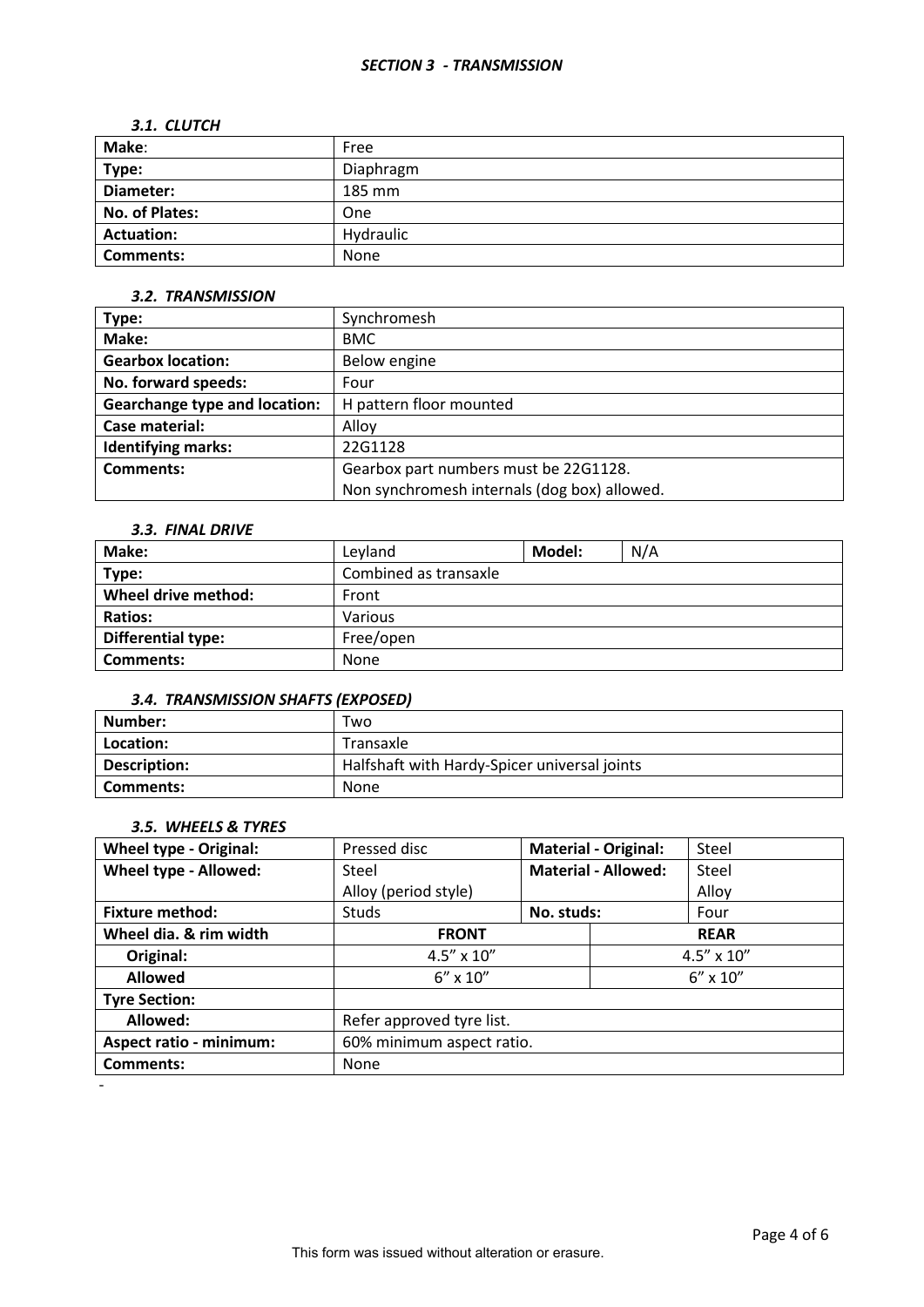## *SECTION 4 GENERAL*

#### *4.1. FUEL SYSTEM*

| <b>Tank Location:</b> | Boot, LHR and RHR | Capacity: | 50 litres    |
|-----------------------|-------------------|-----------|--------------|
|                       | Quarter panel     |           |              |
| Fuel pump, type:      | Electric          | Make:     | Various/Free |
| Comments:             | None              |           |              |

## *4.2. ELECTRICAL SYSTEM*

| <b>Voltage:</b>          | $\sim$<br>ᅩᄼ | <b>Alternator fitted:</b> | Alternator |
|--------------------------|--------------|---------------------------|------------|
| <b>Battery Location:</b> | <b>Boot</b>  |                           |            |
| Comments:                | None         |                           |            |

### *4.3. BODYWORK*

| Type:            | Closed touring | <b>Material:</b> | Steel |
|------------------|----------------|------------------|-------|
| No. of seats:    | Four           | No. doors:       | Two   |
| <b>Comments:</b> | None           |                  |       |

## *4.4. DIMENSIONS*

| Track - Front: | 1250 mm     | Rear:                  | 1210.5 mm |
|----------------|-------------|------------------------|-----------|
| Wheelbase:     | 2032 mm     | <b>Overall length:</b> | 3181 mm   |
| Dry weight:    | 711 kg      |                        |           |
| Comments:      | <b>None</b> |                        |           |

## *4.5. SAFETY EQUIPMENT*

Refer applicable Group Regulations